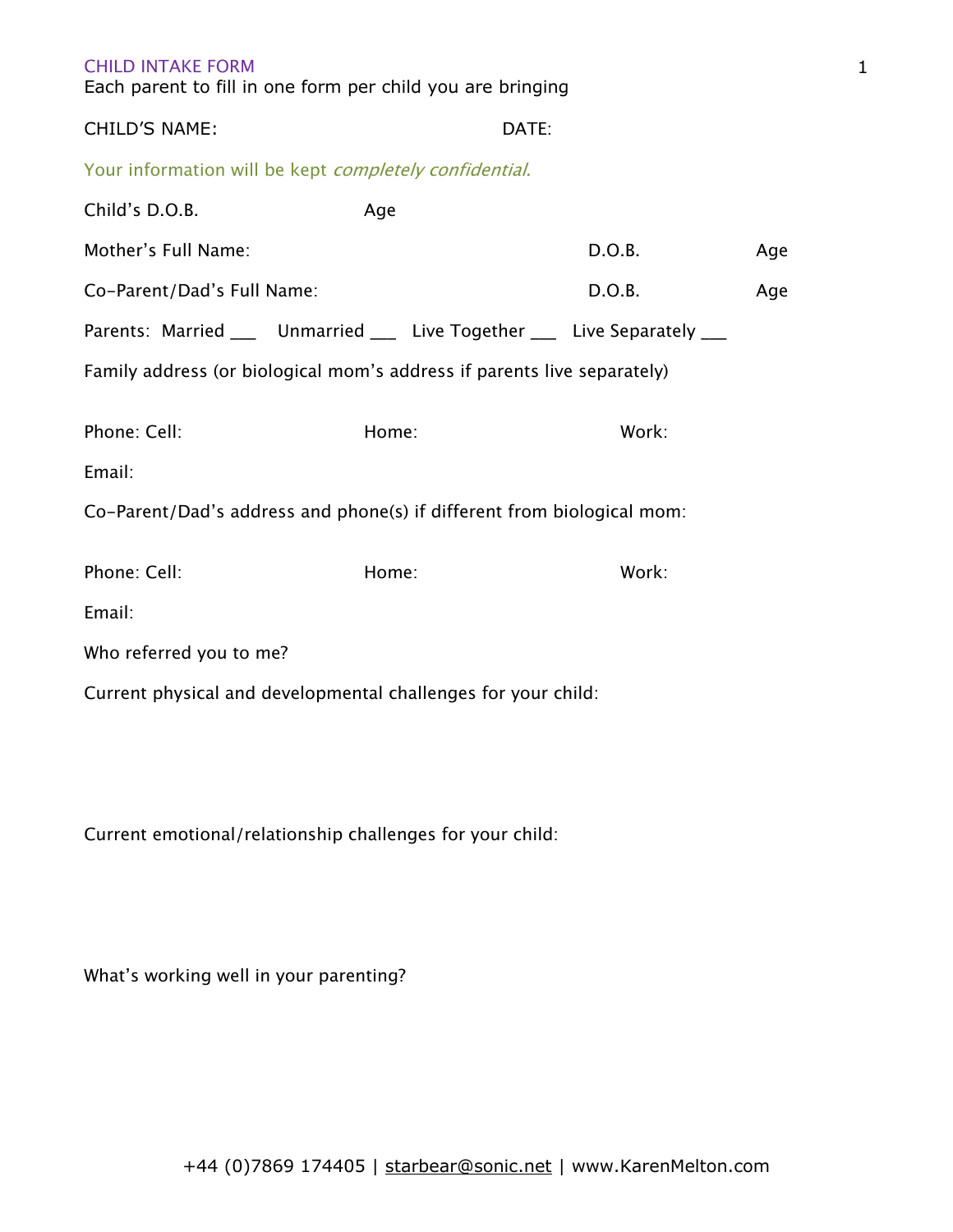Each parent to fill in one form per child you are bringing

CHILD'S NAME: DATE:

Primary concerns of parents and intention in coming for family support sessions:

## **Conception**

Was baby planned? \_\_\_Y \_\_\_ N \_\_\_\_\_ Wanted?

Conception: normal \_\_\_ In vitro \_\_\_ Insemination \_\_\_ Egg donor \_\_\_ other: \_\_\_\_\_\_\_

If known was the baby conceived whilst either parent was using alcohol or drugs – recreational or prescription? Anything else you want to tell me about what was going on around conception:

### **Discovery**

Mom and co-parent/dad's attitude toward baby upon discovering the pregnancy:

If baby was unplanned did either parent consider abortion? Y \_\_\_ N \_\_\_\_ Attempted? \_\_\_\_\_ If yes give circumstances including timing during pregnancy:

**Biological Mother's prenatal health** – challenges, medications taken, diet and exercise and attitude and feelings toward baby: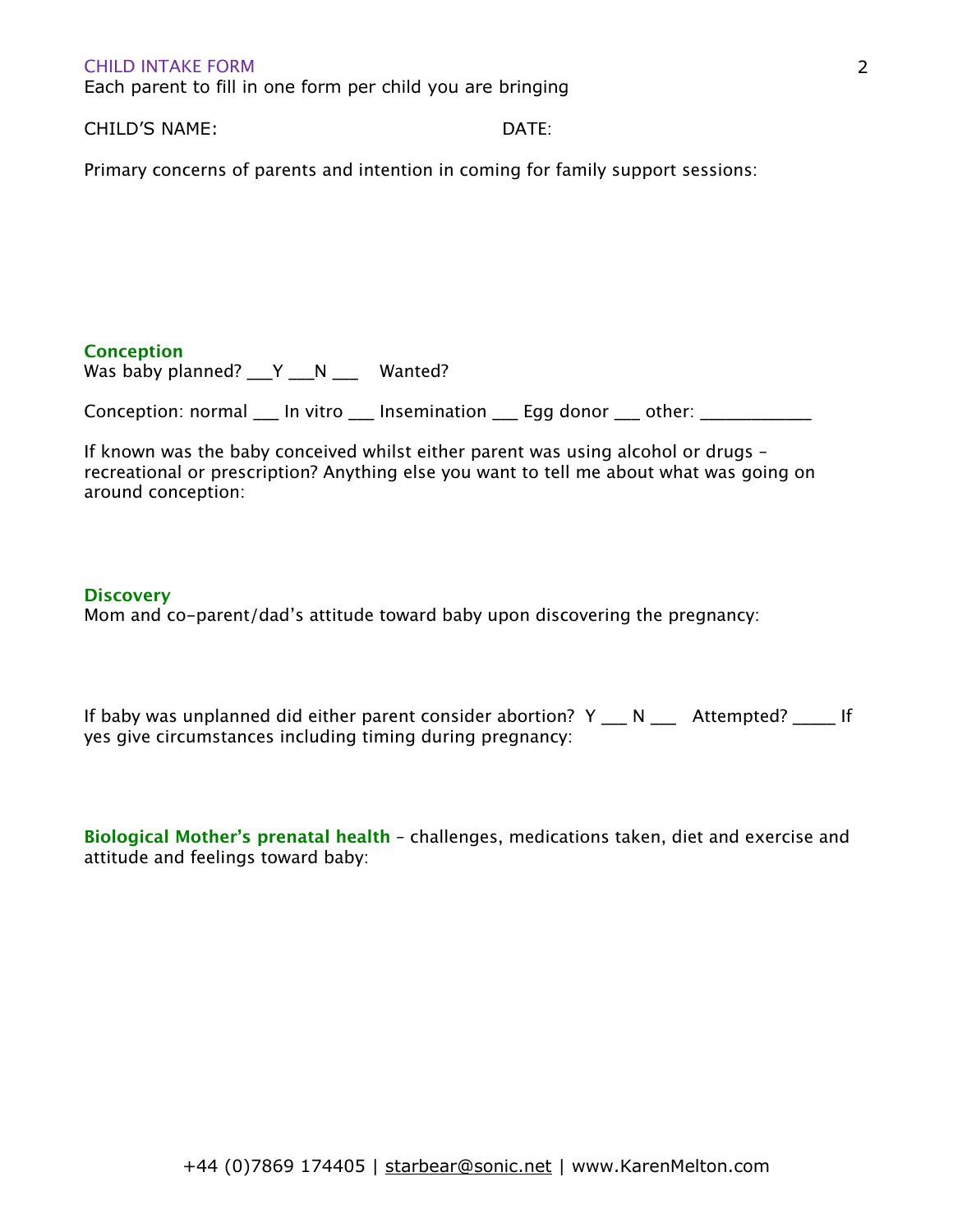Each parent to fill in one form per child you are bringing

CHILD'S NAME: DATE:

# **Pregnancy**

Co-Parent/Dad – what was your attitude and feelings towards baby and were you supportive towards mom/baby during pregnancy?

Nature of support system in larger community and attitude of these people toward pregnancy (e.g. parents, family, friends, etc):

Nature of parent's relationship and as co-parents:

Did either parent smoke nicotine or use recreational drugs? If yes who and how much:

How often do parents drink alcohol? \_\_\_\_\_\_\_\_\_\_\_ How often did biological mom drink and how much at a time during the pregnancy?

Describe any stresses during pregnancy (e.g. illness or death of friend, parent, close family member, etc; strained relationship between mom and co-parent/dad; absence of coparent/dad; depression, lack of support from family or friends, financial worries, major house moves, etc):

**Birth**

Birth location: The contraction of the Midwife or O.B.'s name:

Co-Parent/Dad's role at the birth?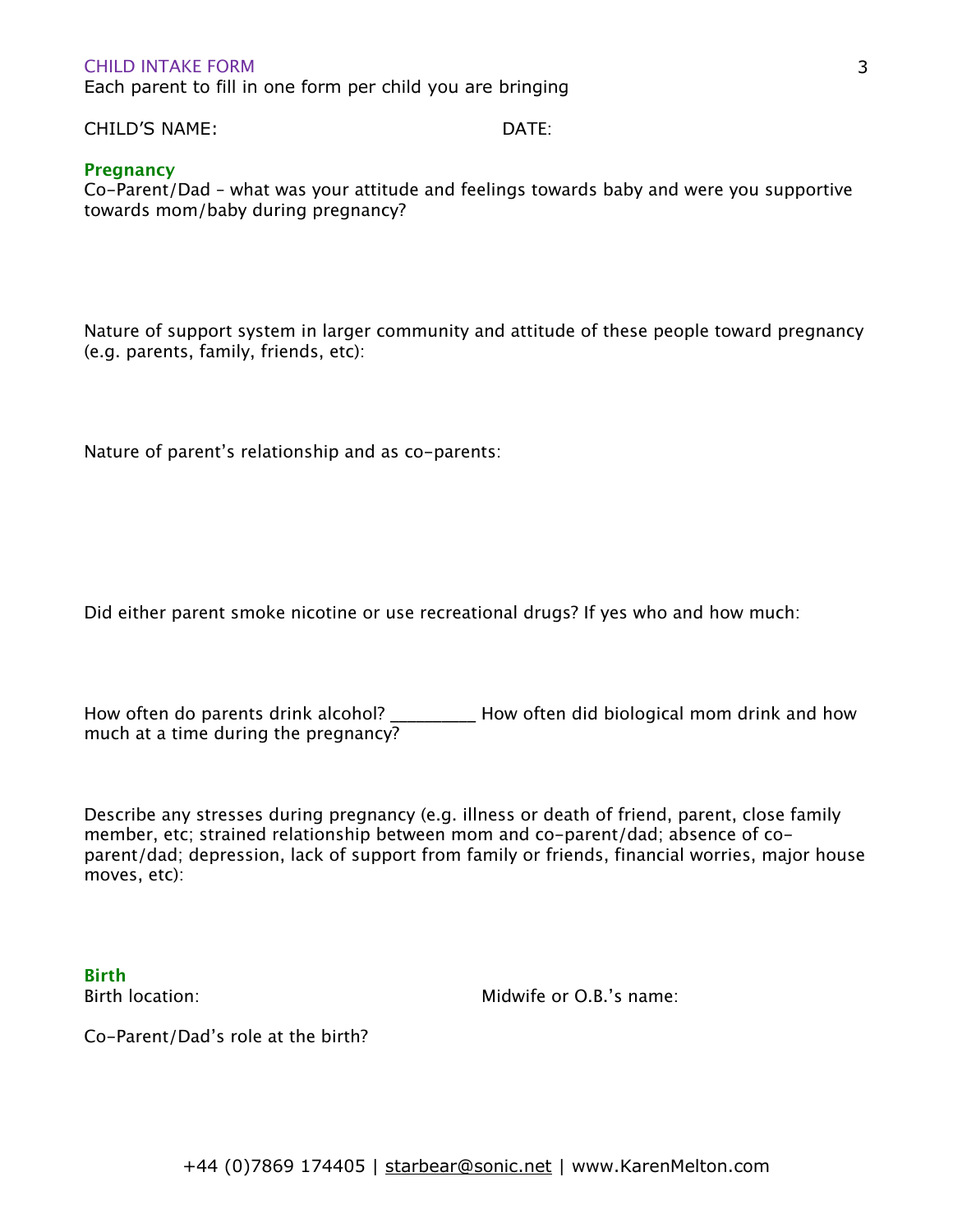Each parent to fill in one form per child you are bringing

CHILD'S NAME: DATE:

Other support people at labor, or birth?

Drugs used during pregnancy or labor (for prolonging pregnancy, inducing labor, anesthesia, and epidurals, or Pitocin) and reason for use:

Labor/Birth interventions: induction? \_\_\_\_ forceps? \_\_\_\_ vacuum extraction \_\_\_\_\_ C-Section \_\_\_\_ (planned or emergency and why?)

Describe your birth experience:

Episiotomy? \_\_\_\_ Tear?\_\_\_\_ Birth weight \_\_\_\_\_\_\_\_\_ Apgar Scores \_\_\_\_\_\_\_\_ Other birth complications?

## **1st hours/days after birth**

Where was your baby the first hour after birth? (with biological mom? was nursing started? separated for washing, measuring, testing or intubation? If separated, how long?):

1st day - was baby with biological mom or co-parent/dad most of the time? If not describe where baby was and why:

Was baby in the NICU? (Neonatal intensive care unit) \_\_\_ If yes, how long, why and procedures used:

#### **Postpartum**

Did you/are you nursing? How long? \_\_\_\_\_\_\_ Any difficulties or complications:

Describe support (or lack of) you had first few months after birth: